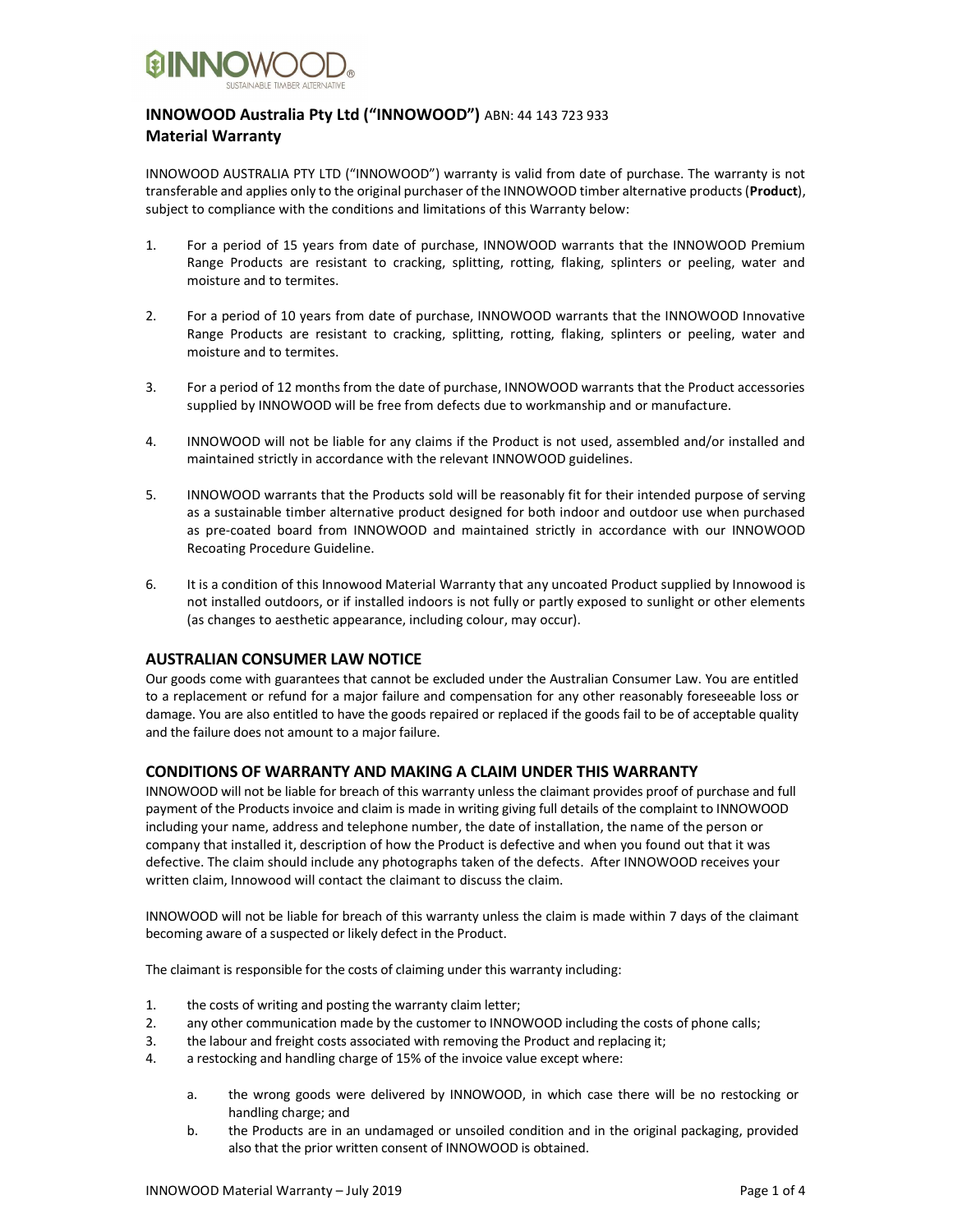

Upon receipt of a claim, INNOWOOD reserves the right to check and inspect the Product. This may involve removal of a sample of the Product for inspection and/or testing. INNOWOOD will inform claimant by writing within 60 days after inspection, whether the Product is defective under the terms of this warranty.

The claim must be made prior to installation subject to the terms of this warranty as set out below. After installation of the Product, INNOWOOD is not liable for claims arising from handling of the Product, Product specification, colour, finishing, or aesthetic surface variations if such variations were, or would upon reasonable inspection have been, apparent prior to installation.

If INNOWOOD determines that the Product is not defective under the terms of this warranty, the claimant shall promptly reimburse INNOWOOD for the costs of investigation and repair, if any, incurred by INNOWOOD.

If INNOWOOD determines that the Product is defective under the terms of this warranty, subject to your rights under the Australian Consumer Law with respect to major failures, INNOWOOD will, at its election:

- 1. repair or replace the Product or part of it with the same or equivalent Product; or
- 2. pay for the cost of the replacement; or
- 3. refund the amount paid for the affected Product.

This warranty is not transferable and does not cover any other product used or installed in connection with the Product.

## LIMITATIONS

- 1. The Product is subject to natural variation in finish as part of the manufacturing process. The purchaser or their installer/builder is responsible for inspecting, prior to installation, the colour, finish and size of the Product, identifying whether the Product has any other defect or manufacturing fault, and for ensuring the Product meets surface appearance, aesthetic and product specification requirements. Subject to the terms of this warranty, INNOWOOD is not liable for claims made after the installation of the Product that relate to surface appearance and product specification, including but not limited to scrapes and/or dents, deformation and/or warping, or any after-sale coating applied to the surface of the Product other than by Innowood. Any after-sale coating is applied at the original purchaser or installer/builder's own risk and we accept no responsibility for any resulting Product colour variation and, subject to your rights under the Australian Consumer Law, this extended warranty does not apply to any Products supplied uncoated at date of purchase when installed outdoors, or if changes to aesthetic appearance (including colour) occur when installed indoors and fully or partly exposed to sunlight or other elements. Prior to installation, any Product that has a defect or manufacturing fault must be replaced.
- 2. The Product must be handled and installed in conjunction with the components or products specified and maintained strictly in accordance with the relevant INNOWOOD Material Handling hand book, INNOWOOD Installation Manual and in accordance with the INNOWOOD Care & Maintenance instructions and good trade practice current at the time of installation. The Product must be installed in conjunction with the components or products specified in the guidelines. To obtain copies of the guidelines go to www.innowood.com or contact INNOWOOD on 1300 787 717.
- 3. To prolong the life of the Product and to enhance its aesthetic appearance (including colour), the Product must be pre-coated by INNOWOOD at time of purchase The Product must be coated if used outdoors and maintained strictly in accordance with the relevant INNOWOOD Coating guidelines current at the time of coating the Product. To obtain copies of the guidelines go to www.innowood.com or contact INNOWOOD on 1300 787 717.
- 4. Product Selection and its suitability for the required application is strictly the responsibility of the customer. Innowood takes no responsibility for incorrect or non-compliant product selection. Test reports and material compositions can be provided upon request.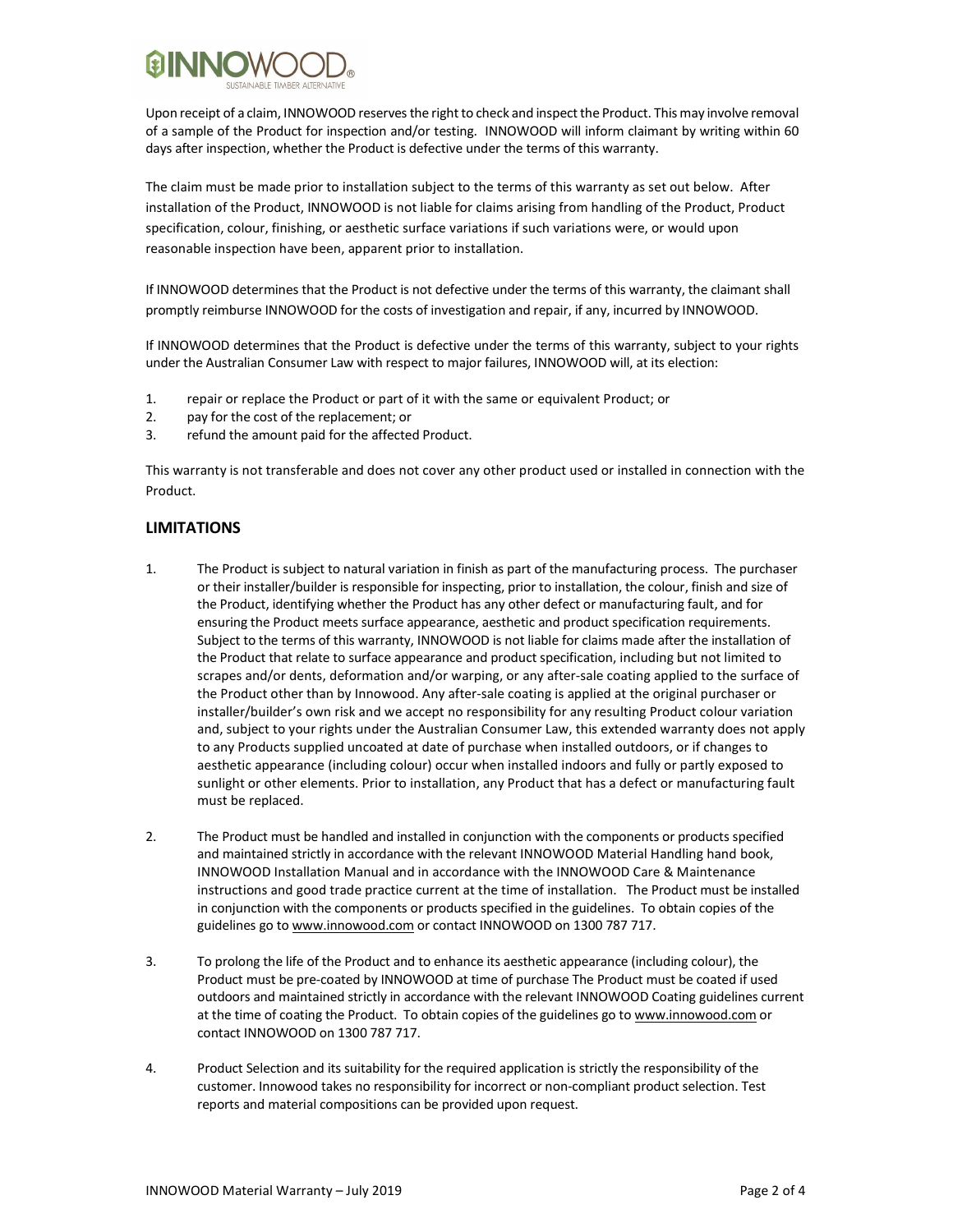

- 5. INNOWOOD will not be responsible for damage to the Product if the project designed and constructed is not in strict compliance with all relevant provisions of the current Building Code of Australia regulations and standards.
- 6. INNOWOOD will not be liable for defects caused by any third party's action, negligence, handling or storage of the Products. INNOWOOD is also not liable for any loss, damage or expenses suffered by any third party however such losses or expenses are caused.
- 7. Except as specified in this document and the Australian Consumer Law and to the fullest extent permitted by law:
	- a. INNOWOOD will not be liable for any claim relating to damage or defects arising from transportation unless the claim is made within 7 days after receipt of the Product;
	- b. INNOWOOD will not be liable for any claims made after the installation of the Product that relate to surface appearance and product specification or from defects in materials or workmanship;
	- c. INNOWOOD will not be liable for any claims if the Product is not used, assembled and/or installed and maintained strictly in accordance with the relevant INNOWOOD guidelines;
	- d. INNOWOOD will not be liable for any claims relating to damage or defects arising from the Product being stored, installed or otherwise used in temperatures outside the range appropriate for the Product (-20 to  $65^{\circ}$ C);
	- e. INNOWOOD will not be liable for any claims relating to efflorescence or performance of any paint or coating that was not applied to the Product by INNOWOOD;
	- f. INNOWOOD will not be liable for any loss or damage (whether direct, indirect, consequential contingent or special) including personal injury, property damage, loss of profits, revenue, savings, labour, material or other costs, claims, damages or expenses, however caused, including from breach of this warranty; and
	- g. INNOWOOD will not be liable for any claims, damages or defects arising from or in any way attributable to poor workmanship, poor design or detailing, settlement, or structure movement and/or movement of materials to which the Product is attached.
- 8. In the circumstances where the Australian Consumer Law does not apply in respect of the purchase of the Product, if INNOWOOD meets a claim under this warranty that involve re-coating of Product, there may be slight colour differences between the original and replacement Product due to the effects of weathering and variations in materials over time and INNOWOOD is not liable for any such colour differences.

## NO OTHER WARRANTIES:

This warranty does not cover:

- 1. Discoloration or other damage to the Product caused by air pollution, exposure to harmful chemicals, or normal weathering from the elements, normal weathering is defined as exposure to sunlight and extremes of weather and atmosphere which will cause any coloured surface to gradually fade, chalk, or accumulate dirt or stains. The severity of any condition depends on the geographical location of the product, the cleanliness of the air in the area, and many other influences over which INNOWOOD has no control;
- 2. Damage by storm, tempest, acts of God (including but not limited to earthquakes, cyclones, floods or other severe weather conditions or unusual climatic conditions), growth of mould, mildew, fungi, bacteria, or any other organism on the surface of the Product, or any other cause beyond the reasonable control of INNOWOOD;
- 3. Variations in embossing patterns;
- 4. Variations in colour in different production runs or batches;
- 5. Small bubbles/ blemishes on the surface of the Product; and
- 6. Labour or Freight including costs associated with removing the defective Innowood or replacing it.